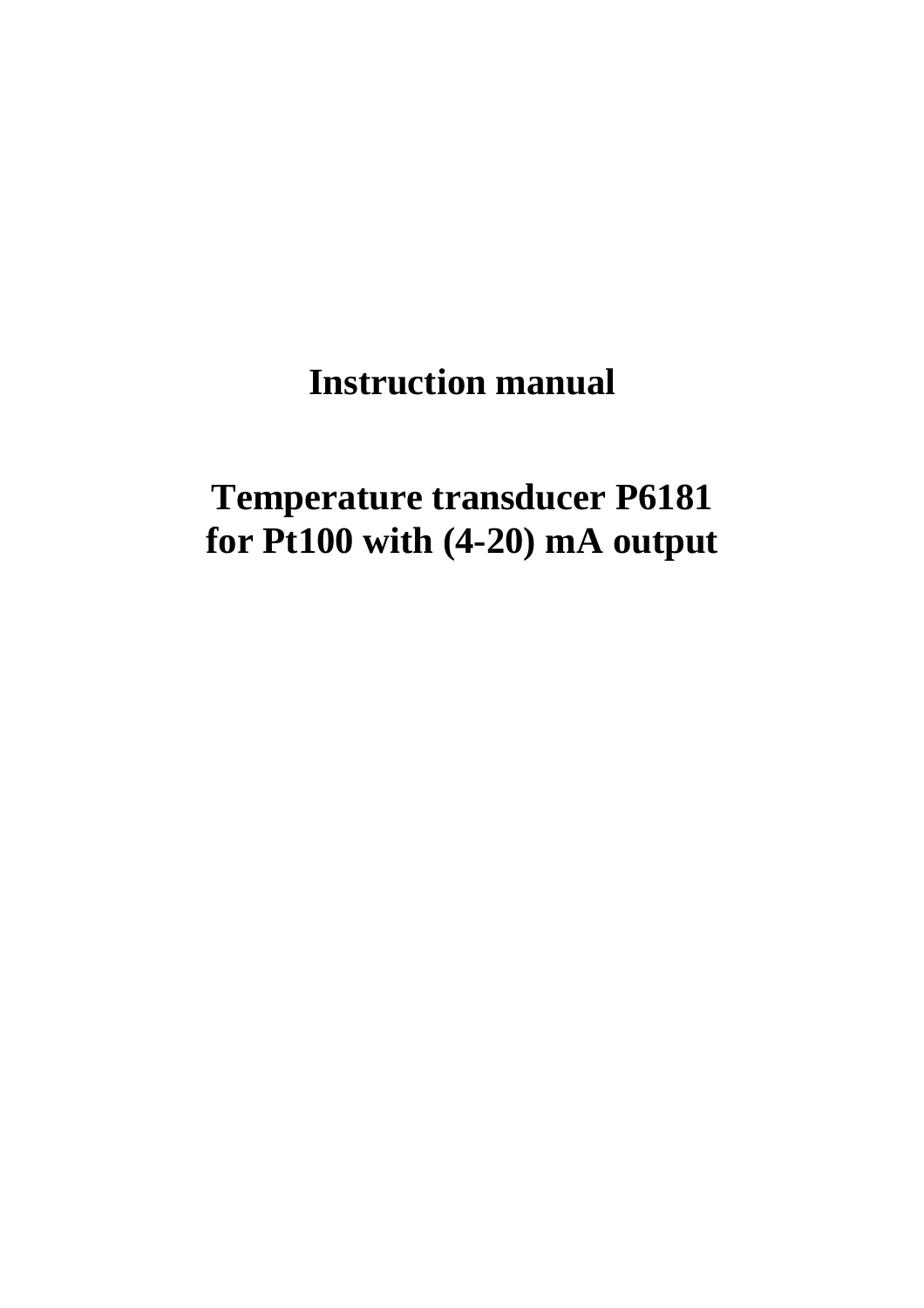### **Instruction manual for temperature transducer P6181**

P6181 transducer without own temperature sensors are designed for signal conversion from RTD sensor Pt100 (3850ppm/°C) to current 4 to 20mA.

Connection of Pt100 sensor: two-wire, three-wire and two-wire with compensation loop.

Transducer is connected to other circuitry by means of current loop (two-wire connection, power from current loop).

#### **Installation:**

Transducer is supplied from external power source by a cable. The cable is used for transmission of measurement temperature to sensing device too. It is recommended to use shielded copper cable (e.g. SYKFY) and the shielding connect to ground terminal of sensing side. Outside diameter of the cable must be from 3.5 to 8 mm, maximal cross-section area 2.5 mm<sup>2</sup> and maximal length 1200m. The cable must be located at indoor rooms (probe is not protected for outdoor use). The cable should not be led in parallel along power cabling. Safety distance is up to 0.5 m otherwise undesirable induction of interference signals can appear.

Transducer is designed for wall mounting. It is equipped with a pair of holes at the bottom part of the case. For connection of the cable is necessary to unscrew four screws at case corners and remove lid. Lace the cable through a gland at the case wall. Connect the cable to terminals with respecting the signal polarity (see figure). Terminals are self-clamping and can be opened by a suitable screwdriver. For the opening, insert the screwdriver to upper terminal hole and lever by him.

Do not remember to tighten glands and case lid after cables are connected. It is necessary for warranting of protection IP65.

Connection of external temperature probe is enabled by three ways:

- 1. Two-wire connection suitable for short probes (approximately to 1m). With longer probes measurement error increases essentially caused by non-zero resistance of probe leads probes. Optionally temperature dependence of parasite lead resistance can appear.
- 2. Three-wire connection used for longer probe leads. This wiring compensates parasite resistance of connected probe leads and its temperature dependence. Necessary condition is - parameters of all three leads are identical. It is necessary to use multi-wire (three-wire) cable.
- 3. Two-wire connection with compensation loop similar to two-wire connection but there are 4 wires connected to the cable. Two of them are connected to sensor and other two are connected to each other and are not connected to the sensor. In case both branches have the same parasite resistance, its effect is compensated and also effect of temperature dependence. Necessary condition is - parameters of all four leads are identical. It is necessary to use multi-wire (four-wire) cable.
- 4. The cable should not be led in parallel along power cabling. Safety distance is up to 0.5 m otherwise undesirable induction of interference signals can appear. Shielding of the probe cable is connected to proper terminal and should not be connected to any other circuitry or earthing. If connected probes are equipped with a metal part, it is recommended to use probes, where metal part is not electrically connected to shielding of the cable. In other cases it is necessary to ensure metal part is not electrically connected to any other circuitry.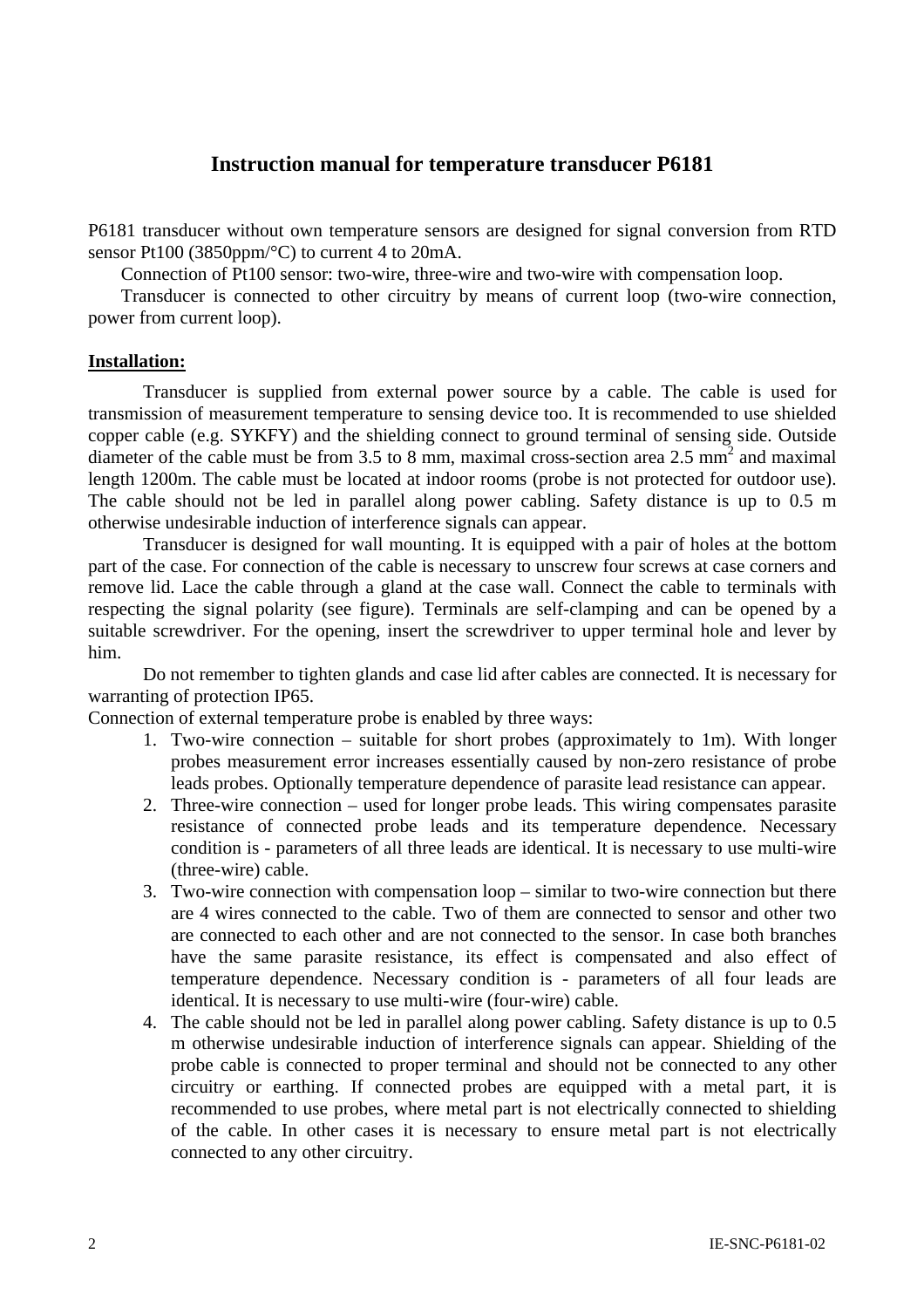### **Typical application circuitry:**

### **2-wire probe connection**



 $\overline{a}$ 3-wire  $U_{ss} (\equiv) |$   $|_{Rz}$ + ₹  $\otimes$  $\otimes$  $+I$ 1  $-I \t/2$ 3 ┓  $00000$  $000000$ 4 ┑ 扣 ┓  $\circ$  $\circ$ Shielding PT100 Probe

**3-wire probe connection**

# **2-wire probe connection**



## **<u>With closed loop</u> <b>Minimum voltage of power supply Uss:**

Uss min> Uo min+Imax\*Rz,

#### where

 Uo min= 9 V Imax... approximately 20 mA Rz... sensing resistor (shunt)